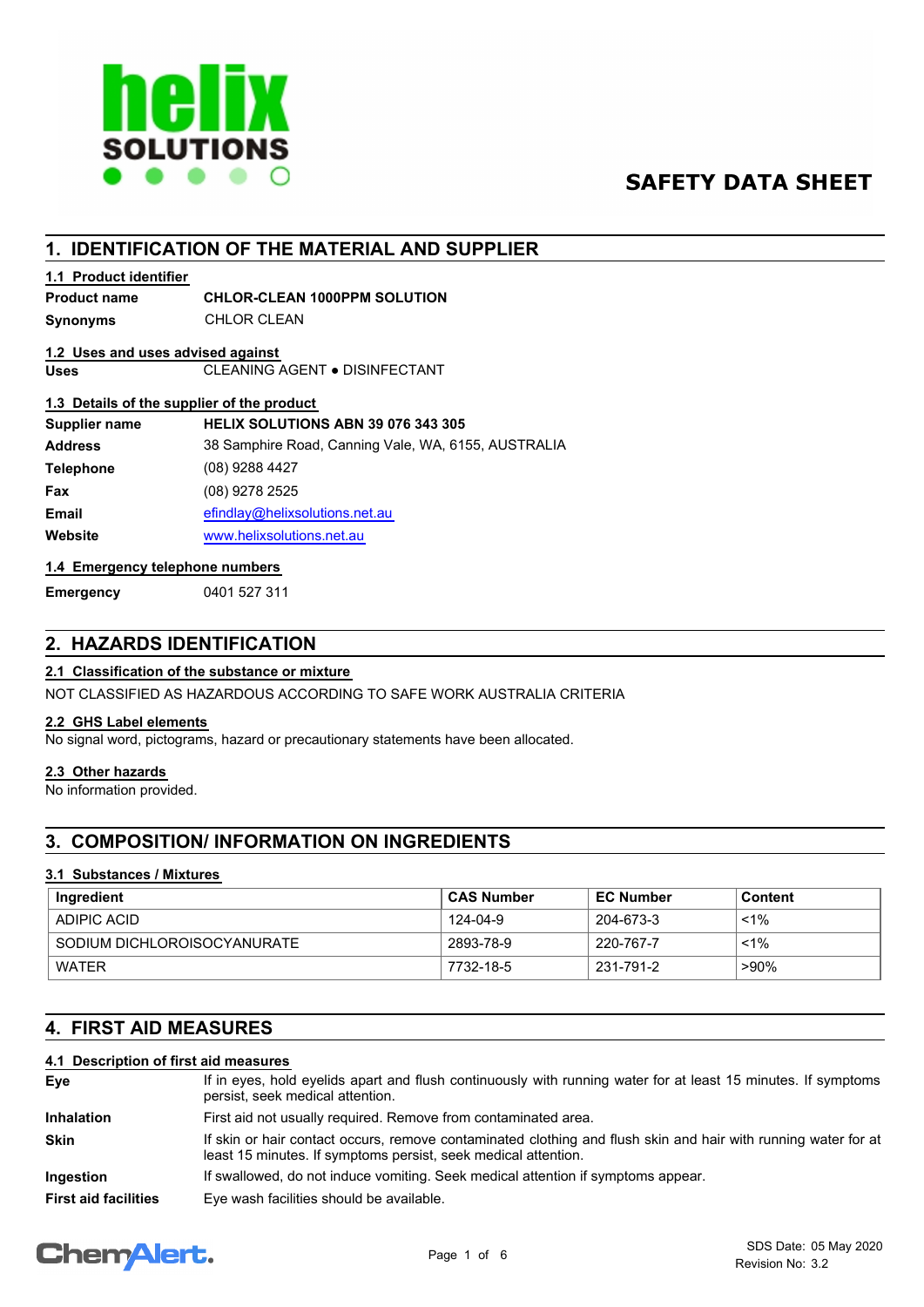#### **4.2 Most important symptoms and effects, both acute and delayed**

Adverse effects not expected from this product under normal conditions of use.

#### **4.3 Immediate medical attention and special treatment needed**

Treat symptomatically.

## **5. FIRE FIGHTING MEASURES**

#### **5.1 Extinguishing media**

Use an extinguishing agent suitable for the surrounding fire.

#### **5.2 Special hazards arising from the substance or mixture**

Non flammable. May evolve toxic gases if strongly heated.

#### **5.3 Advice for firefighters**

Treat as per requirements for surrounding fires. Evacuate area and contact emergency services. Remain upwind and notify those downwind of hazard. Wear full protective equipment including Self Contained Breathing Apparatus (SCBA) when combating fire. Use waterfog to cool intact containers and nearby storage areas.

#### **5.4 Hazchem code**

None allocated.

## **6. ACCIDENTAL RELEASE MEASURES**

#### **6.1 Personal precautions, protective equipment and emergency procedures**

Wear Personal Protective Equipment (PPE) as detailed in section 8 of the SDS.

#### **6.2 Environmental precautions**

Prevent product from entering drains and waterways.

#### **6.3 Methods of cleaning up**

Contain spillage, then cover / absorb spill with non-combustible absorbent material (vermiculite, sand, or similar), collect and place in suitable containers for disposal.

#### **6.4 Reference to other sections**

See Sections 8 and 13 for exposure controls and disposal.

# **7. HANDLING AND STORAGE**

#### **7.1 Precautions for safe handling**

Before use carefully read the product label. Use of safe work practices are recommended to avoid eye or skin contact and inhalation. Observe good personal hygiene, including washing hands before eating. Prohibit eating, drinking and smoking in contaminated areas.

#### **7.2 Conditions for safe storage, including any incompatibilities**

Store in a cool, dry, well ventilated area, removed from incompatible substances, heat or ignition sources and foodstuffs. Ensure containers are adequately labelled, protected from physical damage and sealed when not in use. Check regularly for leaks or spills. Large storage areas should have appropriate ventilation systems.

#### **7.3 Specific end uses**

No information provided.

# **8. EXPOSURE CONTROLS / PERSONAL PROTECTION**

#### **8.1 Control parameters**

#### **Exposure standards**

No exposure standards have been entered for this product.

#### **Biological limits**

No biological limit values have been entered for this product.

**8.2 Exposure controls**

**Engineering controls** Use in well ventilated areas.

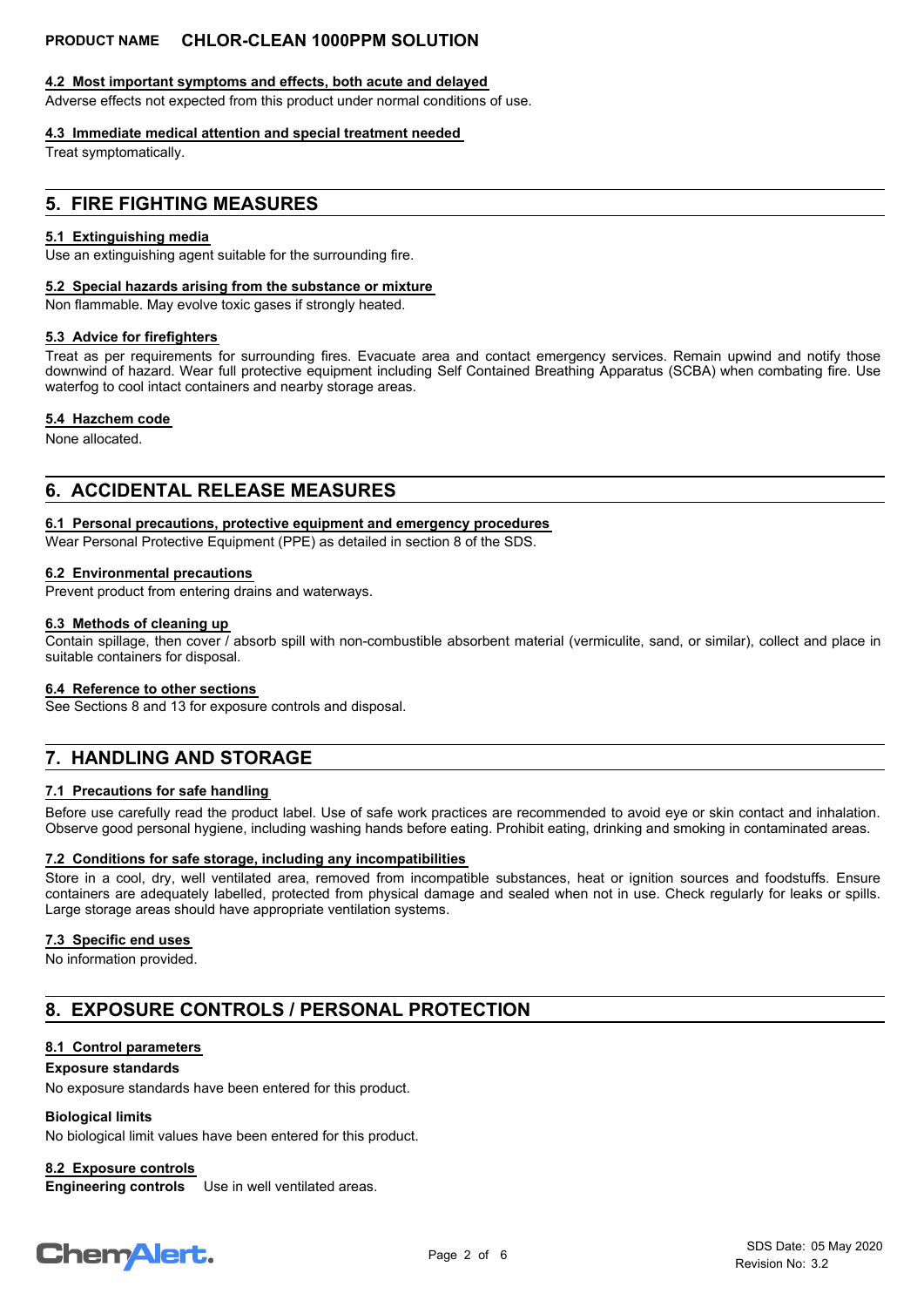#### **PPE**

| Eye / Face   | Wear Safety glasses.                                                                |
|--------------|-------------------------------------------------------------------------------------|
| <b>Hands</b> | Use any non-porous gloves.                                                          |
| <b>Body</b>  | When using large quantities or where heavy contamination is likely, wear coveralls. |
| Respiratory  | Not required under normal conditions of use.                                        |
|              |                                                                                     |



# **9. PHYSICAL AND CHEMICAL PROPERTIES**

## **9.1 Information on basic physical and chemical properties**

| Appearance                       | <b>CLEAR LIQUID</b>           |
|----------------------------------|-------------------------------|
| Odour                            | CHARACTERISTIC CHLORINE ODOUR |
| <b>Flammability</b>              | <b>NON FLAMMABLE</b>          |
| <b>Flash point</b>               | <b>NOT RELEVANT</b>           |
| <b>Boiling point</b>             | $100^{\circ}$ C               |
| <b>Melting point</b>             | $< 0^{\circ}$ C               |
| <b>Evaporation rate</b>          | AS FOR WATER                  |
| рH                               | $5$ to $6$                    |
| <b>Vapour density</b>            | NOT AVAILABLE                 |
| <b>Specific gravity</b>          | 1.0 (Approximately)           |
| Solubility (water)               | <b>SOLUBLE</b>                |
| Vapour pressure                  | 18 mm Hg @ 20°C               |
| <b>Upper explosion limit</b>     | <b>NOT RELEVANT</b>           |
| Lower explosion limit            | <b>NOT RELEVANT</b>           |
| <b>Partition coefficient</b>     | <b>NOT AVAILABLE</b>          |
| <b>Autoignition temperature</b>  | <b>NOT AVAILABLE</b>          |
| <b>Decomposition temperature</b> | <b>NOT AVAILABLE</b>          |
| <b>Viscosity</b>                 | <b>NOT AVAILABLE</b>          |
| <b>Explosive properties</b>      | NOT AVAILABLE                 |
| <b>Oxidising properties</b>      | <b>NOT AVAILABLE</b>          |
| <b>Odour threshold</b>           | <b>NOT AVAILABLE</b>          |
| Other information                |                               |
| % Volatiles                      | > 60 % (Water)                |
|                                  |                               |

# **10. STABILITY AND REACTIVITY**

#### **10.1 Reactivity**

**9.2** 

Carefully review all information provided in sections 10.2 to 10.6.

#### **10.2 Chemical stability**

Stable under recommended conditions of storage.

#### **10.3 Possibility of hazardous reactions**

Polymerization is not expected to occur.

#### **10.4 Conditions to avoid**

Avoid heat, sparks, open flames and other ignition sources.

## **10.5 Incompatible materials**

Incompatible with oxidising agents (e.g. hypochlorites).

## **10.6 Hazardous decomposition products**

May evolve toxic gases if heated to decomposition.

# **11. TOXICOLOGICAL INFORMATION**

# **Chemalert.**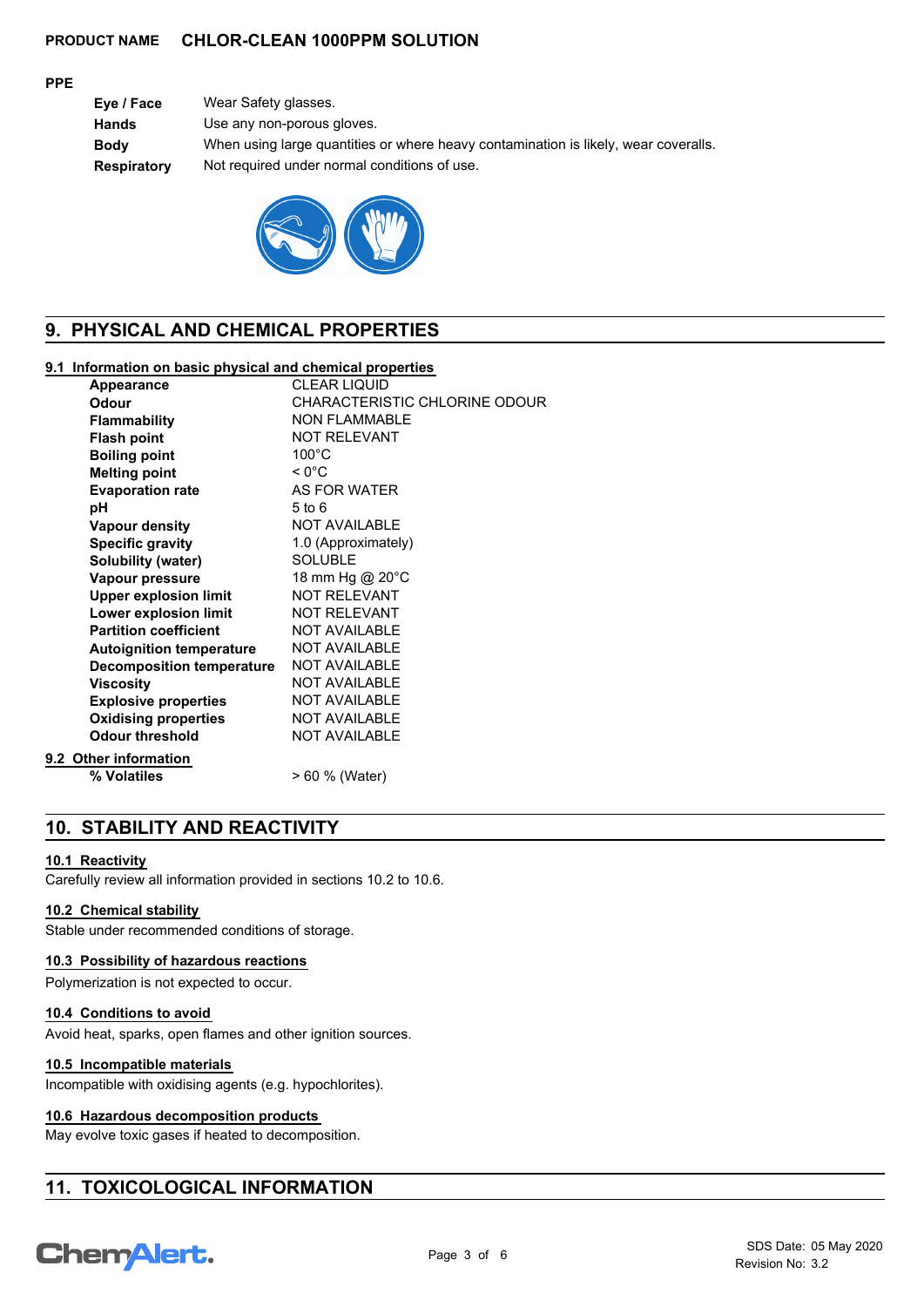#### **11.1 Information on toxicological effects**

This product is expected to be of low acute toxicity. Under normal conditions of use, adverse health effects are not anticipated. **Acute toxicity**

#### **Information available for the ingredients:**

| Ingredient                         |                                                                                           | Oral LD50                               | <b>Dermal LD50</b>      | <b>Inhalation LC50</b>                         |
|------------------------------------|-------------------------------------------------------------------------------------------|-----------------------------------------|-------------------------|------------------------------------------------|
| <b>ADIPIC ACID</b>                 |                                                                                           | 1900 mg/kg (mouse);<br>5560 mg/kg (rat) | $>$ 2000 mg/kg (rabbit) | $>7.7$ mg/L (rat)                              |
| SODIUM DICHLOROISOCYANURATE        |                                                                                           | 1670 mg/kg (mammal)                     | --                      | $\hspace{0.1mm}-\hspace{0.1mm}-\hspace{0.1mm}$ |
| Skin                               | Not classified as a skin irritant. Contact may result in mild irritation.                 |                                         |                         |                                                |
| Eye                                | Not classified as an eye irritant. Contact may cause discomfort, lacrimation and redness. |                                         |                         |                                                |
| <b>Sensitisation</b>               | Not classified as causing skin or respiratory sensitisation.                              |                                         |                         |                                                |
| <b>Mutagenicity</b>                | No evidence of mutagenic effects.                                                         |                                         |                         |                                                |
| Carcinogenicity                    | No evidence of carcinogenic effects.                                                      |                                         |                         |                                                |
| <b>Reproductive</b>                | No relevant or reliable studies were identified.                                          |                                         |                         |                                                |
| STOT - single<br>exposure          | No known effects from this product.                                                       |                                         |                         |                                                |
| <b>STOT</b> - repeated<br>exposure | No known effects from this product.                                                       |                                         |                         |                                                |
| <b>Aspiration</b>                  | This product does not present an aspiration hazard.                                       |                                         |                         |                                                |

# **12. ECOLOGICAL INFORMATION**

#### **12.1 Toxicity**

Not expected to be dangerous to the aquatic environment.

#### **12.2 Persistence and degradability**

Not expected to be persistent in the aquatic environment.

#### **12.3 Bioaccumulative potential**

Not expected to bioaccumulate.

#### **12.4 Mobility in soil**

Expected to be mobile in soils.

#### **12.5 Other adverse effects**

No information provided.

# **13. DISPOSAL CONSIDERATIONS**

#### **13.1 Waste treatment methods**

Small amounts can be flushed to drain. Alternatively, absorb with sand or similar and dispose of to an approved landfill site. Contact the manufacturer for additional information. **Waste disposal**

**Legislation** Dispose of in accordance with relevant local legislation.

# **14. TRANSPORT INFORMATION**

## **NOT CLASSIFIED AS A DANGEROUS GOOD BY THE CRITERIA OF THE ADG CODE, IMDG OR IATA**

|                                     | <b>LAND TRANSPORT (ADG)</b> | <b>SEA TRANSPORT (IMDG / IMO)</b> | AIR TRANSPORT (IATA / ICAO) |
|-------------------------------------|-----------------------------|-----------------------------------|-----------------------------|
| 14.1 UN Number                      | None allocated.             | None allocated.                   | None allocated.             |
| 14.2 Proper<br><b>Shipping Name</b> | None allocated.             | None allocated.                   | None allocated.             |
| 14.3 Transport<br>hazard class      | None allocated.             | None allocated.                   | None allocated.             |
| 14.4 Packing Group                  | None allocated.             | None allocated.                   | None allocated.             |

# **ChemAlert.**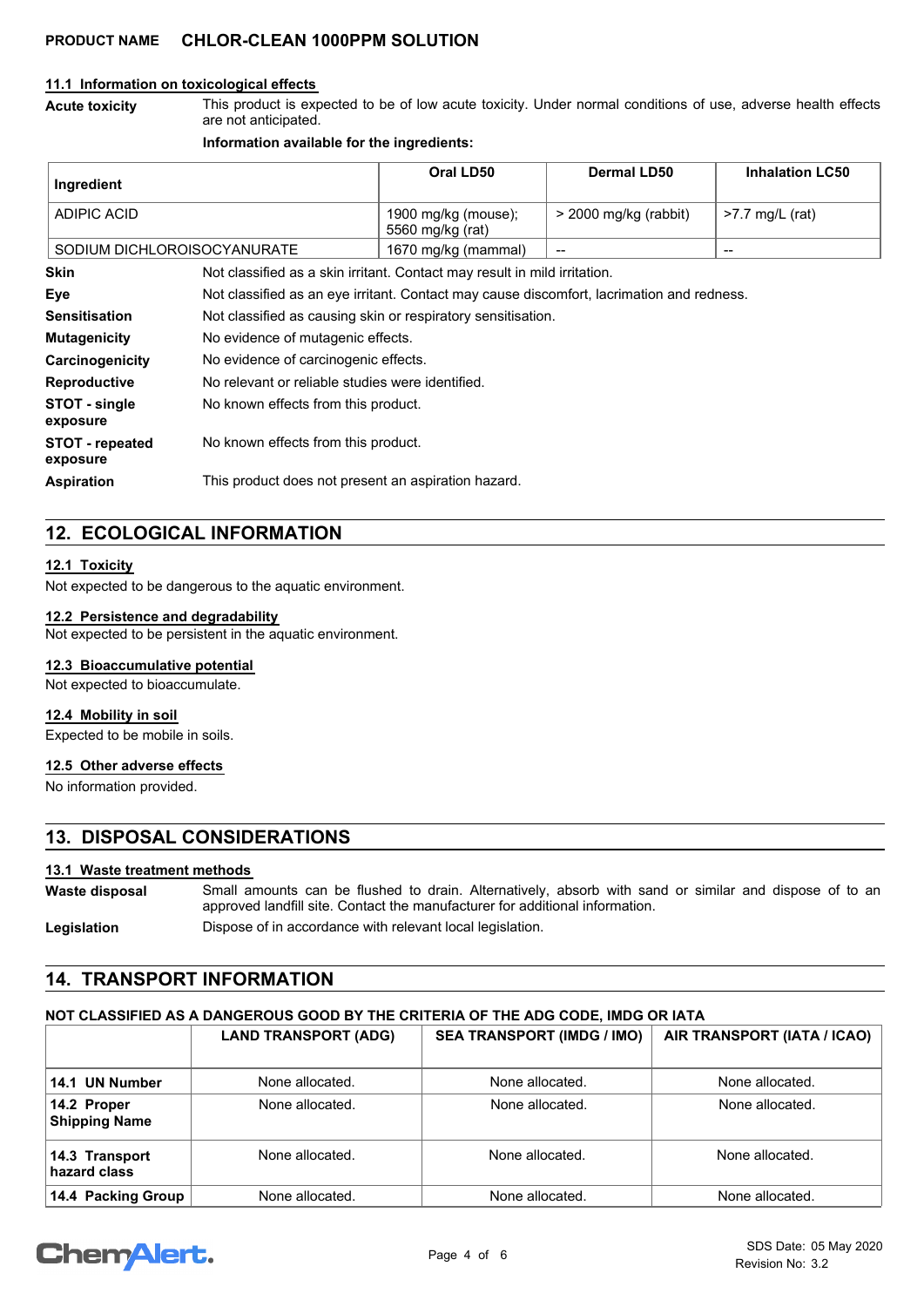#### **14.5 Environmental hazards**

No information provided.

**14.6 Special precautions for user**

**Hazchem code** None allocated.

# **15. REGULATORY INFORMATION**

#### **15.1 Safety, health and environmental regulations/legislation specific for the substance or mixture**

- A poison schedule number has not been allocated to this product using the criteria in the Standard for the Uniform Scheduling of Medicines and Poisons (SUSMP). **Poison schedule** Safework Australia criteria is based on the Globally Harmonised System (GHS) of Classification and Labelling of Chemicals. **Classifications**
- **AUSTRALIA: AICS (Australian Inventory of Chemical Substances)** All components are listed on AICS, or are exempt. **Inventory listings**

## **16. OTHER INFORMATION**

This product is created by dissolving one 6.5g Chlor Clean Detergent Sanitiser tablet in 1L of water. PERSONAL PROTECTIVE EQUIPMENT GUIDELINES: The recommendation for protective equipment contained within this report is provided as a guide only. Factors such as form of product, method of application, working environment, quantity used, product concentration and the availability of engineering controls should be considered before final selection of personal protective equipment is made. HEALTH EFFECTS FROM EXPOSURE: It should be noted that the effects from exposure to this product will depend on several factors including: form of product; frequency and duration of use; quantity used; effectiveness of control measures; protective equipment used and method of application. Given that it is impractical to prepare a report which would encompass all possible scenarios, it is anticipated that users will assess the risks and apply control methods where appropriate. ACGIH American Conference of Governmental Industrial Hygienists CAS # Chemical Abstract Service number - used to uniquely identify chemical compounds CNS Central Nervous System EC No. EC No - European Community Number EMS Emergency Schedules (Emergency Procedures for Ships Carrying Dangerous Goods) GHS Globally Harmonized System GTEPG Group Text Emergency Procedure Guide IARC International Agency for Research on Cancer LC50 Lethal Concentration, 50% / Median Lethal Concentration LD50 Lethal Dose, 50% / Median Lethal Dose mg/m<sup>3</sup> Milligrams per Cubic Metre OEL Occupational Exposure Limit pH relates to hydrogen ion concentration using a scale of 0 (high acidic) to 14 (highly alkaline). ppm Parts Per Million STEL Short-Term Exposure Limit STOT-RE Specific target organ toxicity (repeated exposure) STOT-SE Specific target organ toxicity (single exposure) SUSMP Standard for the Uniform Scheduling of Medicines and Poisons SWA Safe Work Australia TLV Threshold Limit Value TWA Time Weighted Average **Abbreviations Additional information**